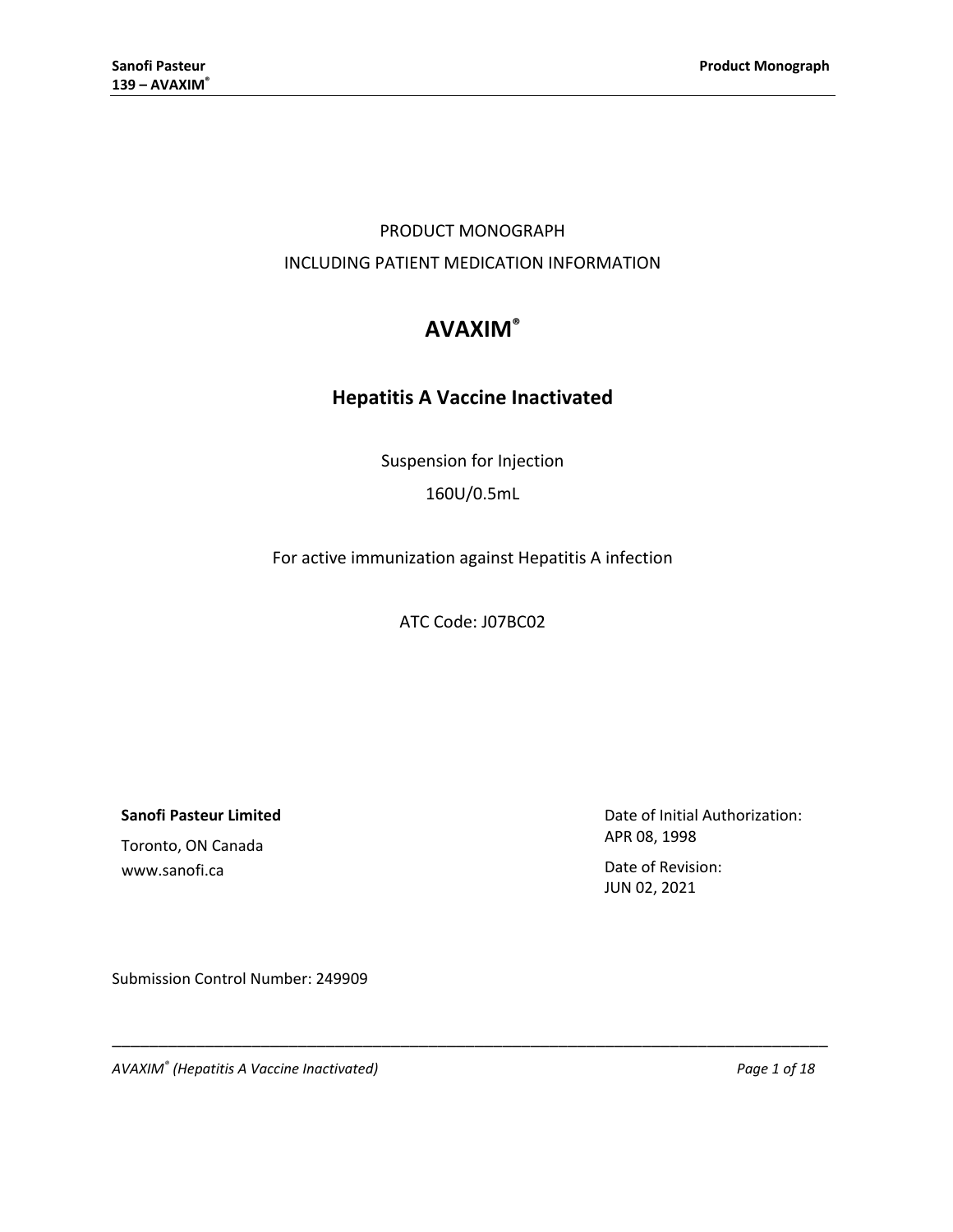## **TABLE OF CONTENTS**

| Sections or subsections that are not applicable at the time of authorization are not listed. |  |  |  |
|----------------------------------------------------------------------------------------------|--|--|--|
|                                                                                              |  |  |  |

| $\mathbf{1}$   |      |  |  |  |
|----------------|------|--|--|--|
|                | 1.1  |  |  |  |
|                | 1.2  |  |  |  |
| $\overline{2}$ |      |  |  |  |
| 4              |      |  |  |  |
|                | 4.1  |  |  |  |
|                | 4.2  |  |  |  |
|                | 4.4  |  |  |  |
| 5              |      |  |  |  |
| 6              |      |  |  |  |
| 7              |      |  |  |  |
|                | 7.1  |  |  |  |
| 8              |      |  |  |  |
|                | 8.1  |  |  |  |
|                | 8.2  |  |  |  |
|                | 8.5  |  |  |  |
| 9              |      |  |  |  |
|                | 9.4  |  |  |  |
| 10             |      |  |  |  |
|                | 10.1 |  |  |  |
|                | 10.2 |  |  |  |
|                | 10.3 |  |  |  |
| 11             |      |  |  |  |
| 12             |      |  |  |  |
|                |      |  |  |  |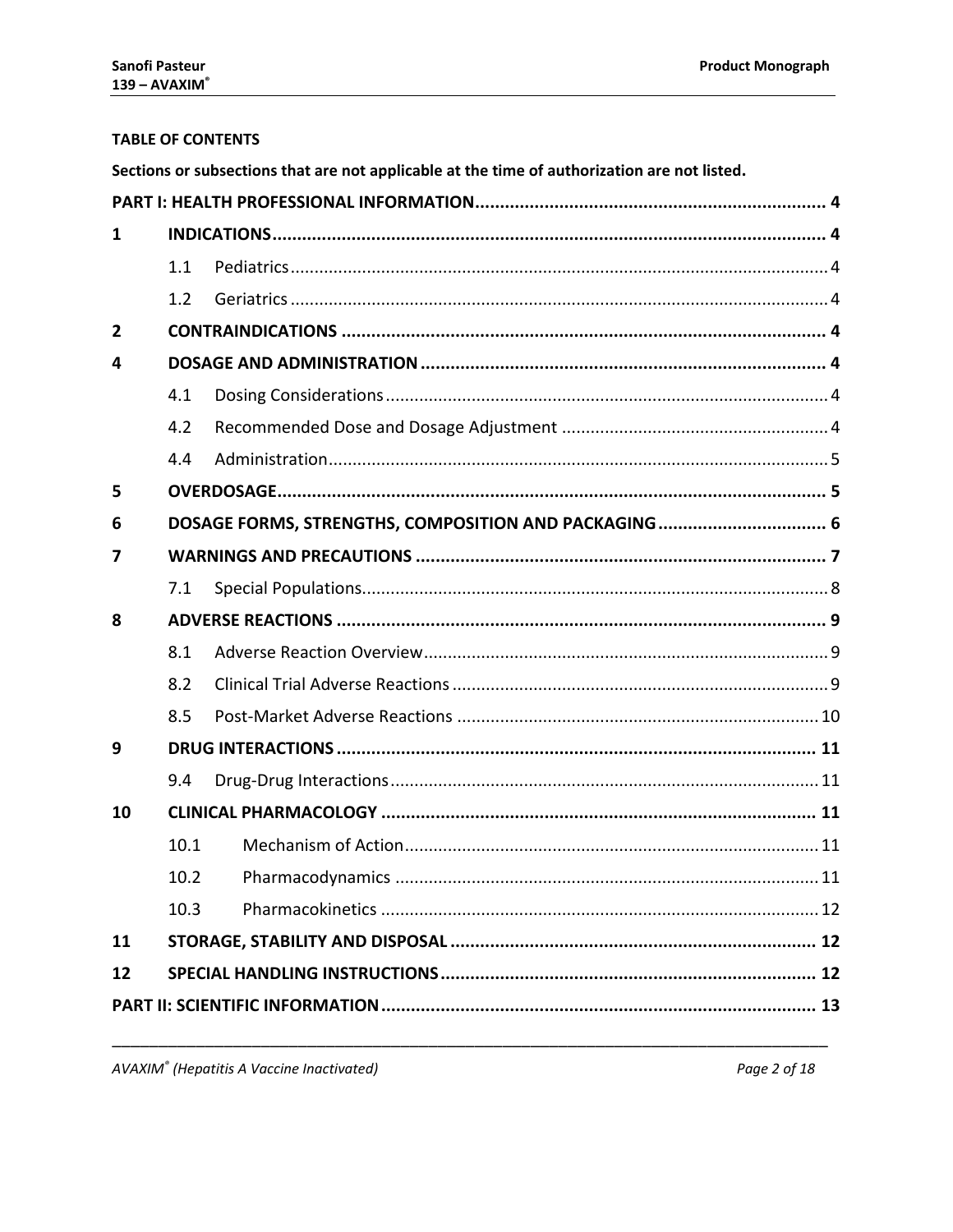| 13 |      |  |  |
|----|------|--|--|
| 14 |      |  |  |
|    |      |  |  |
|    | 14.4 |  |  |
| 15 |      |  |  |
| 16 |      |  |  |
|    |      |  |  |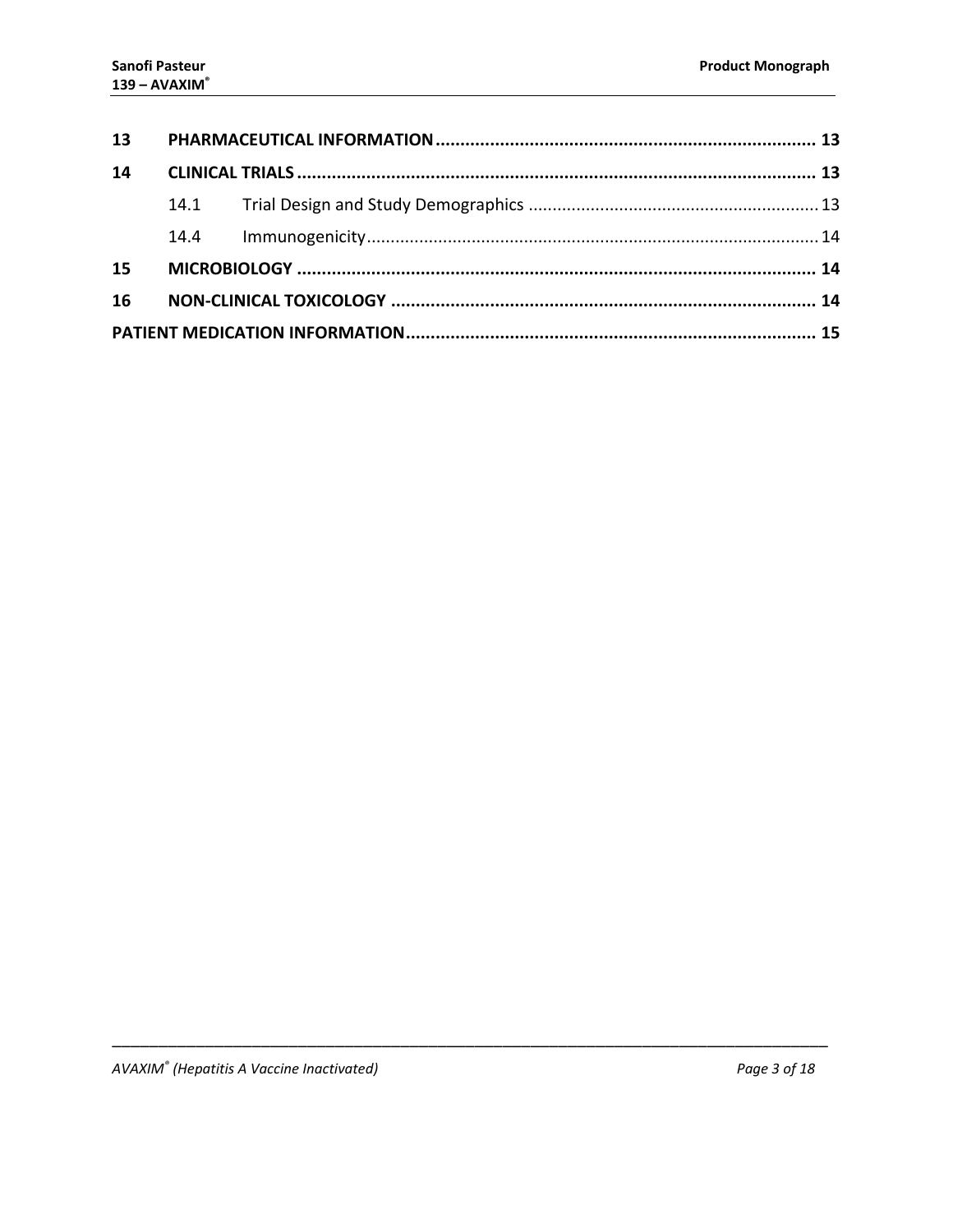## <span id="page-3-0"></span>**PART I: HEALTH PROFESSIONAL INFORMATION**

## <span id="page-3-1"></span>**1 INDICATIONS**

AVAXIM® is indicated for active immunization against infection caused by hepatitis A virus (HAV) in persons 12 years of age and older. AVAXIM<sup>®</sup> can be used for primary immunization or as a booster following primary immunization with AVAXIM<sup>®</sup> or other similar hepatitis A vaccines.

### <span id="page-3-2"></span>**1.1 Pediatrics**

AVAXIM<sup>®</sup> is not indicated for immunization of persons below the age of 12 years. AVAXIM<sup>®</sup> Pediatric is used for children aged 12 months to 15 years of age inclusive. Either vaccine may be used for persons between 12 through 15 years of age.

### <span id="page-3-3"></span>**1.2 Geriatrics**

<span id="page-3-4"></span>AVAXIM® is indicated for immunization of persons 12 years of age or older.

## **2 CONTRAINDICATIONS**

AVAXIM<sup>®</sup> is contraindicated in patients who are hypersensitive to this vaccine after previous administration or to any ingredient in the formulation, including any non-medicinal ingredient, or component of the container. For a complete listing [6 DOSAGE FORMS, STRENGTHS, COMPOSITION](#page-5-0)  [AND PACKAGING](#page-5-0) .

### <span id="page-3-5"></span>**4 DOSAGE AND ADMINISTRATION**

### <span id="page-3-6"></span>**4.1 Dosing Considerations**

## • **Administration Route Related Precautions:** Do not administer AVAXIM® by intravascular injection. Do not administer intradermally. AVAXIM® should not be administered into the buttocks.

• For more information, refer to the National Advisory Committee on Immunization and the Canadian Immunization Guide for current recommendations on the use of vaccines in Canada.

### <span id="page-3-7"></span>**4.2 Recommended Dose and Dosage Adjustment**

AVAXIM® should be administered as a single injection of 1 dose (0.5 mL) by the intramuscular route.

Primary immunization consists of one dose of vaccine, followed by a booster dose 6 to 36 months later in order to confer long term protection.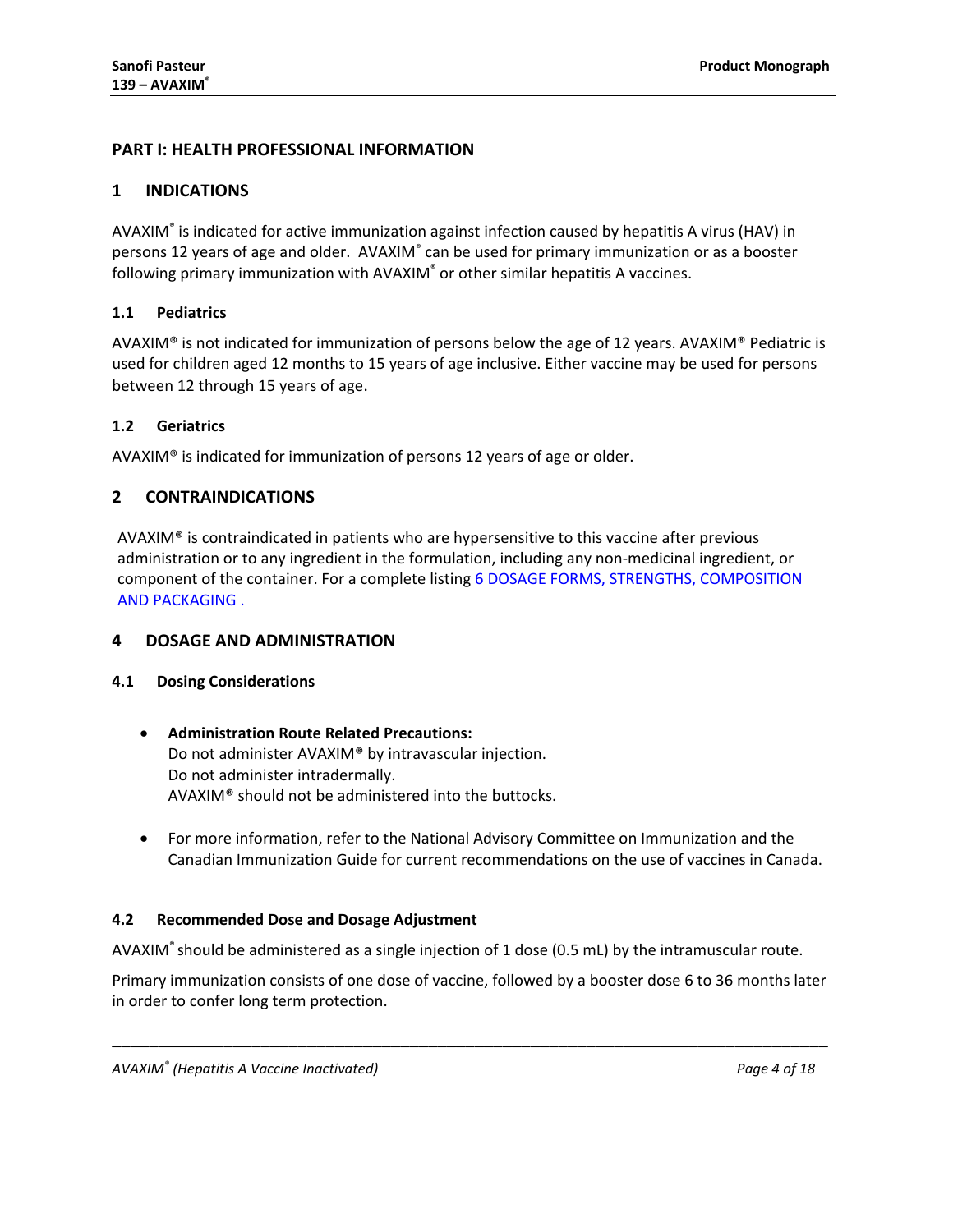### <span id="page-4-0"></span>**4.4 Administration**

Inspect for extraneous particulate matter and/or discolouration before use. If these conditions exist, the product should not be administered.

**Shake the pre-filled syringe well** until a uniform, cloudy suspension results.

AVAXIM<sup>®</sup> may be packaged in one of two presentations: a pre-filled syringe with a choice of two needles, or a pre-filled syringe with attached needle.

If two needles are present, select a needle of appropriate length to ensure that the vaccine will be delivered intramuscularly. Remove the tip cap from the syringe, take the chosen needle from the blister pack and fix to the tip of the pre-filled syringe.

If a syringe with attached needle is present, the vaccine is ready to administer.

Aseptic technique must be used. Use a separate sterile needle and syringe, or a sterile disposable unit for each individual patient to prevent disease transmission. Needles should not be recapped and should be disposed of according to biohazard waste guidelines.

Administer the vaccine **intramuscularly** (I.M.). The preferred site of injection is the deltoid muscle.

Give the patient a permanent personal immunization record. In addition, it is essential that the physician or nurse record the immunization history in the permanent medical record of each patient. This permanent office record should contain the name of the vaccine, date given, dose, manufacturer and lot number.

\_\_\_\_\_\_\_\_\_\_\_\_\_\_\_\_\_\_\_\_\_\_\_\_\_\_\_\_\_\_\_\_\_\_\_\_\_\_\_\_\_\_\_\_\_\_\_\_\_\_\_\_\_\_\_\_\_\_\_\_\_\_\_\_\_\_\_\_\_\_\_\_\_\_\_\_\_

## <span id="page-4-1"></span>**5 OVERDOSAGE**

For management of a suspected drug overdose, contact your regional poison control centre.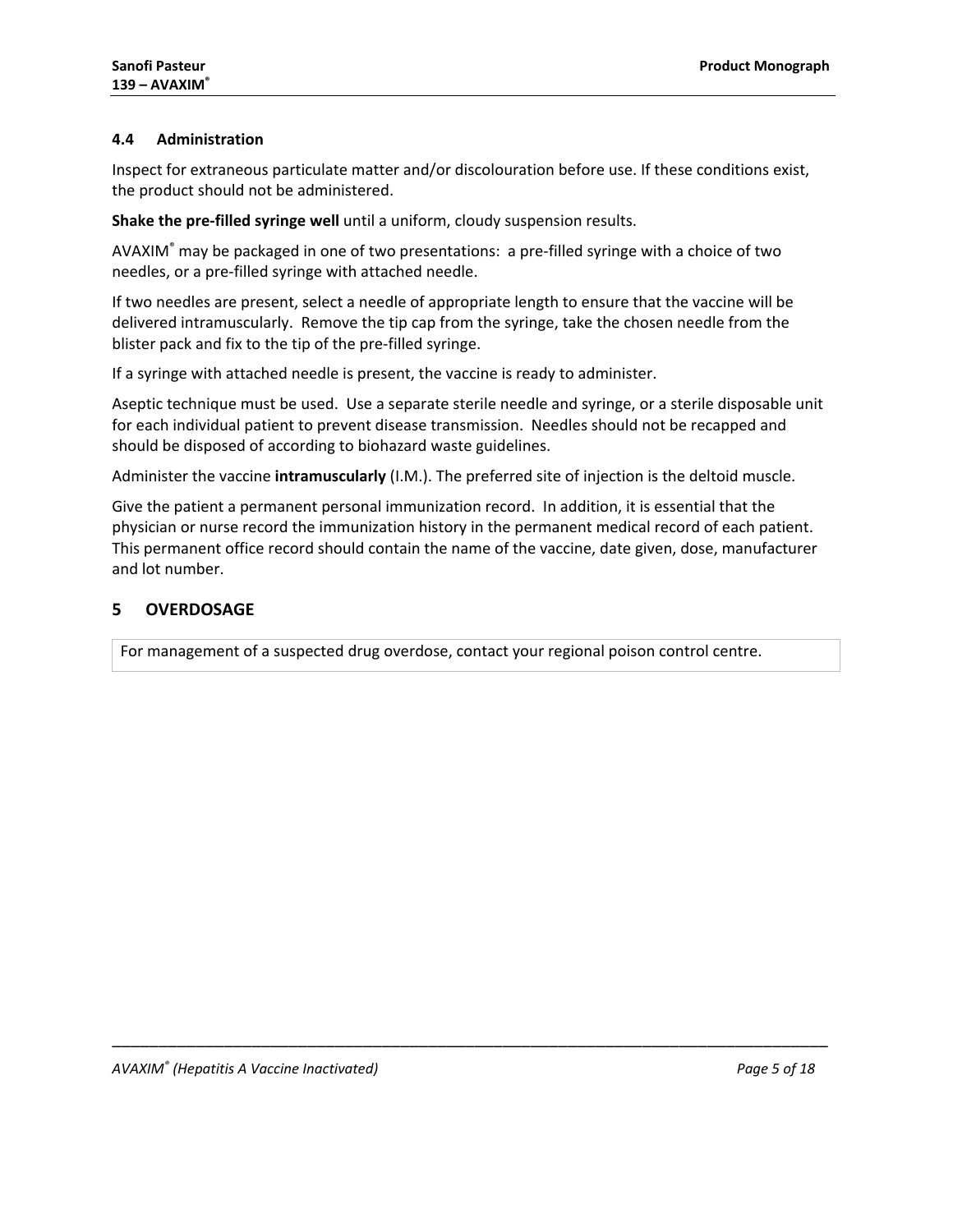## <span id="page-5-0"></span>**6 DOSAGE FORMS, STRENGTHS, COMPOSITION AND PACKAGING**

To help ensure the traceability of vaccines for patient immunization record-keeping as well as safety monitoring, health professionals should record the time and date of administration, quantity of administered dose (if applicable), anatomical site and route of administration, brand name and generic name of the vaccine, the product lot number and expiry date.

### **Table 1: Dosage Forms, Strengths, Composition and Packaging**

| Route of<br>Administration | Dosage Form / Strength/Composition                                                                                                                                          | <b>Non-medicinal Ingredients</b>                                                                                                                                                |
|----------------------------|-----------------------------------------------------------------------------------------------------------------------------------------------------------------------------|---------------------------------------------------------------------------------------------------------------------------------------------------------------------------------|
| Intramuscular<br>injection | Suspension for injection<br>Each 0.5 mL dose is formulated to contain:<br><b>Active Ingredient:</b><br>Hepatitis A Virus Inactivated (GBM strain):<br>160 antigen units (U) | 2-phenoxyethanol,<br>aluminum hydroxide<br>(expressed as aluminum),<br>ethanol anhydrous,<br>formaldehyde, Medium 199<br>Hanks,<br>Manufacturing process<br>residuals: neomycin |

### **Description**

AVAXIM® is supplied as a sterile, whitish, cloudy suspension in a pre-filled syringe.

Each dose (0.5 mL) is formulated to contain: 160 EU (ELISA Unit) of Hepatitis A Virus, GBM strain (inactivated). In the absence of an international standardized reference, the antigen content is expressed in EU using an in-house reference.

The non-medicinal ingredients are as follows: Phenoxyethanol-Ethanol (50% v/v solution) with 2 phenoxyethanol (2.5  $\mu$ L) and ethanol anhydrous (2.5  $\mu$ L); Formaldehyde (12.5 mcg); Aluminum hydroxide, hydrated (expressed as aluminum 0.3 mg); 1 x C Medium 199 Hanks (up to 0.5 mL). 1 x C Medium 199 Hanks (without phenol red) is a complex mixture of amino acids (including phenylalanine), mineral salts, vitamins and other components supplemented with polysorbate 80 and is reconstituted in water for injection. Hydrochloric acid and or sodium hydroxide can be used for pH adjustment; these components are only present in trace amounts. Neomycin is also present in trace amounts.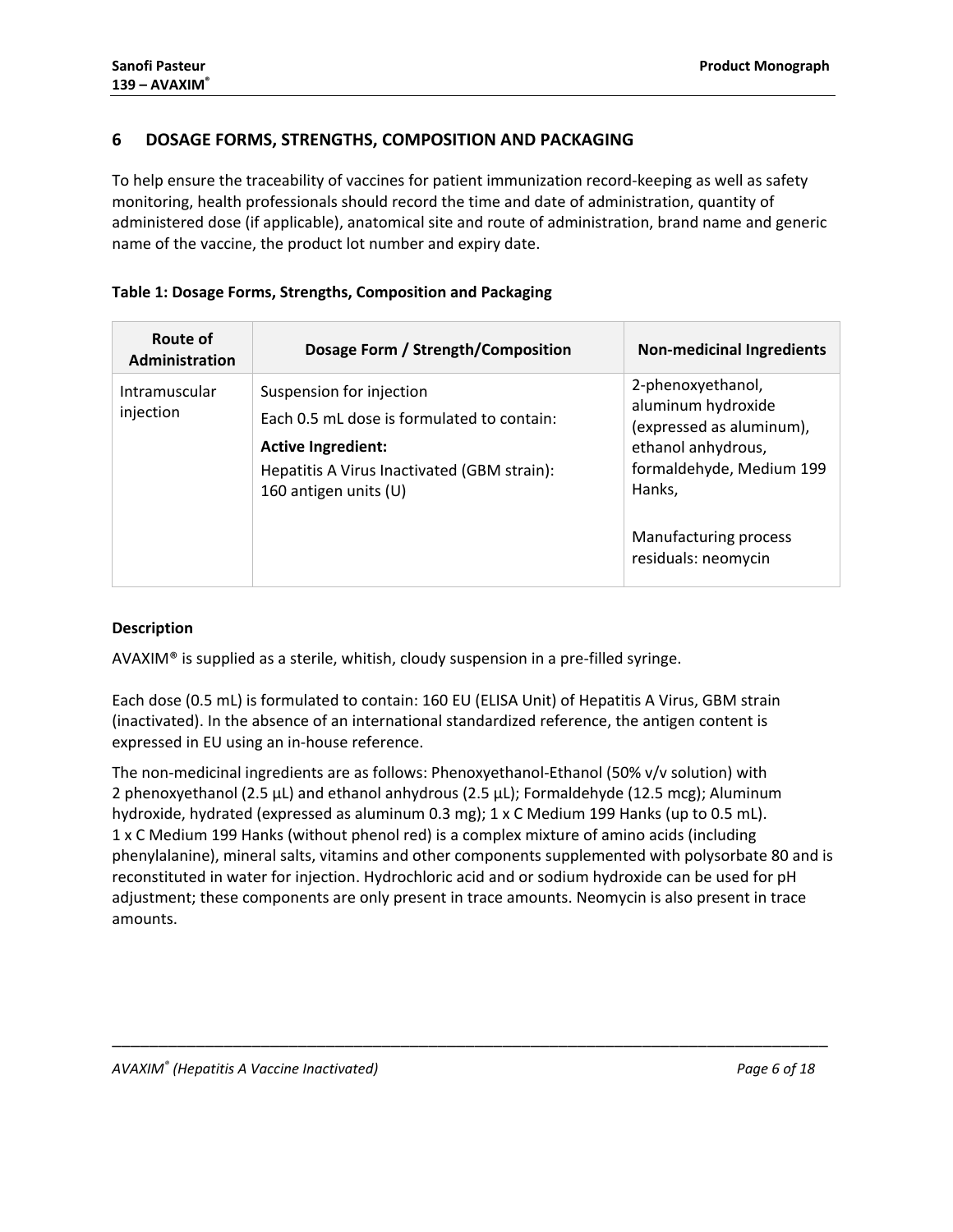## **Packaging:**

AVAXIM® is supplied in pre-filled single dose syringes.

The syringes are made of Type 1 glass. The plunger stoppers and needle shield for the syringes do not contain latex (natural rubber).

AVAXIM® is supplied in packages of:

1 x 0.5 mL (single dose) syringe with attached needle.

<span id="page-6-0"></span>1 x 0.5 mL (single dose) syringe with choice of two needles (1 x 25G x 16 mm and 1 x 25G x 25 mm).

## **7 WARNINGS AND PRECAUTIONS**

#### **General**

Before administration of AVAXIM®, health-care providers should inform the recipient or the parent or guardian of the recipient of the benefits and risks of immunization, inquire about the recent health status of the recipient, review the recipient's history concerning possible hypersensitivity to the vaccine or similar vaccine, previous immunization history, the presence of any contraindications to immunization and comply with any local requirements with respect to information to be provided to the recipient, parent or guardian before immunization.

Because of the incubation period of hepatitis A disease, infection may be present but not clinically apparent at the time of vaccination. It is not known whether AVAXIM® will prevent hepatitis A in this case.

Seropositivity against HAV is not a contraindication.

As with any vaccine, AVAXIM<sup>®</sup> may not protect 100% of vaccinated individuals.

Syncope (fainting) can occur following, or even before, any vaccination as a psychogenic response to the needle injection. Procedures should be in place to prevent falling injury and manage syncopal reactions.

### **Febrile or Acute Disease:**

Vaccination should be postponed in cases of an acute or febrile disease. However, a disease with a lowgrade fever should not usually be a reason to postpone vaccination.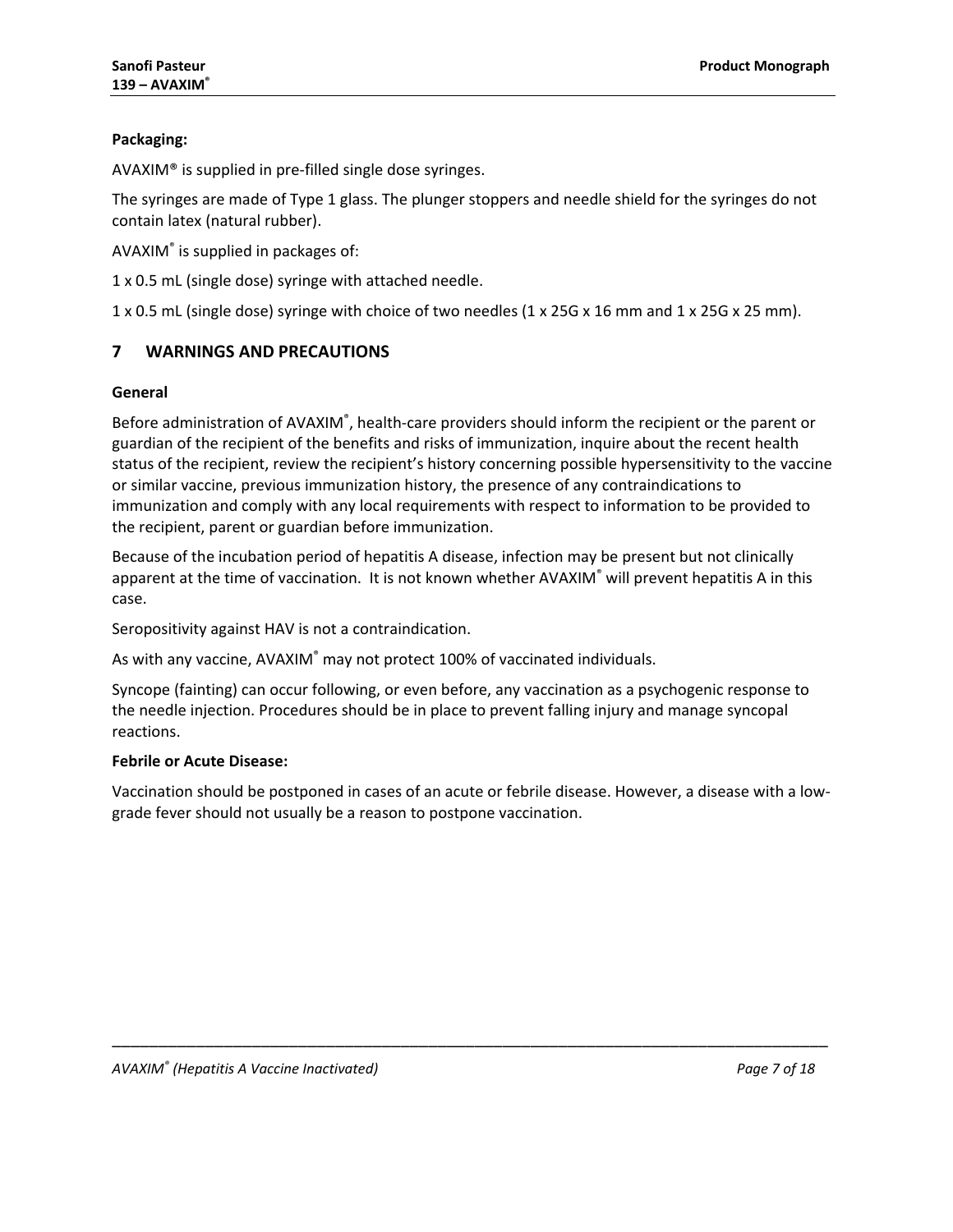## **Hematologic**

Because any intramuscular injection can cause an injection site hematoma in persons with any bleeding disorders, such as hemophilia or thrombocytopenia, or in persons on anticoagulant therapy, intramuscular injections with AVAXIM® should not be administered to such persons unless the potential benefits outweigh the risk of administration. If the decision is made to administer any product by intramuscular injection to such persons, it should be given with caution, with steps taken to avoid the risk of hematoma formation following injection.

In exceptional circumstances (e.g., in patients with thrombocytopenia or in patients at risk of hemorrhage), the vaccine may be administered by the subcutaneous route, however, this may be associated with a higher risk of local reaction including injection site nodule.

### **Immune**

The possibility of allergic reactions in persons sensitive to components of the vaccine should be evaluated. Hypersensitivity reactions may occur following the use of AVAXIM<sup>®</sup> even in persons with no prior history of hypersensitivity to the product components (See [6 DOSAGE FORMS, STRENGTHS,](#page-5-0)  [COMPOSITION AND PACKAGING](#page-5-0) ).

As with all other products, epinephrine hydrochloride solution (1:1,000) and other appropriate agents should be available for immediate use in case an anaphylactic or acute hypersensitivity reaction occurs. Health-care providers should be familiar with current recommendations for the initial management of anaphylaxis in non-hospital settings, including proper airway management.

Immunocompromised persons (whether from disease or treatment) may not obtain the expected immune response. If possible, consideration should be given to delaying vaccination until after the completion of any immunosuppressive treatment. Nevertheless, vaccination of persons with chronic immunodeficiency such as HIV infection is recommended even if the antibody response might be limited.

### **Protection**

AVAXIM® does not provide protection against infection caused by hepatitis B virus, hepatitis C virus, delta virus, hepatitis E virus, or by other liver pathogens, other than hepatitis A virus.

### <span id="page-7-0"></span>**7.1 Special Populations**

## **7.1.1 Pregnant Women**

Animal reproduction studies have not been conducted with AVAXIM®.

Data on the use of this vaccine in pregnant woman are limited. Therefore, the administration of the vaccine during pregnancy is not recommended. AVAXIM® should be given to pregnant women only if clearly needed and following an assessment of its risks and benefits.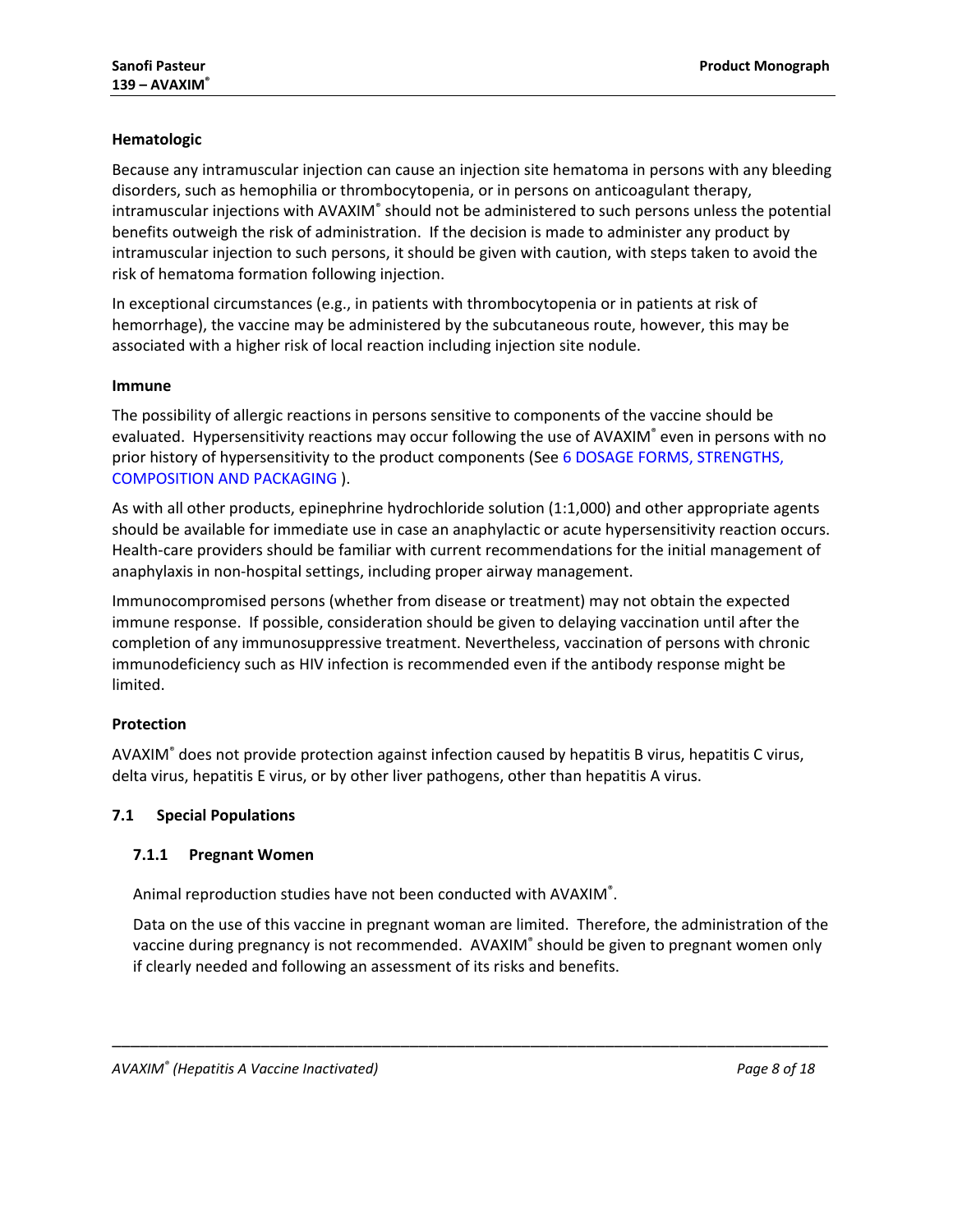## **7.1.2 Breast-feeding**

It is not known whether this vaccine is excreted in human milk. Caution must be exercised when AVAXIM® is administered to a nursing mother.

## <span id="page-8-0"></span>**8 ADVERSE REACTIONS**

#### <span id="page-8-1"></span>**8.1 Adverse Reaction Overview**

The most commonly reported adverse reactions were asthenia (13.5%), injection site pain occasionally associated with redness (0.5% over 3 cm) (11.7%), muscle or joint ache (10.3%) and headache (9.7%). %). Mild fever (5.2%) and gastrointestinal tract disorders (6.1%) such as nausea, vomiting, diarrhea, or pain, were also reported.

### <span id="page-8-2"></span>**8.2 Clinical Trial Adverse Reactions**

Because clinical trials are conducted under widely varying conditions, adverse reaction rates observed in the clinical trials of a vaccine cannot be directly compared to rates in the clinical trials of another vaccine and may not reflect rates observed in practice. The adverse reaction information from clinical trials does however, provide a basis for identifying the adverse events that appear to be related to vaccine use and for approximating rates of those events.

In six clinical trials conducted which involved over 2,200 participants, adverse events were usually mild and confined to the first few days after vaccination with spontaneous recovery.

| <b>Reaction</b>                                                        | % of Persons with a Reaction<br>$(N = 2,204)$ |
|------------------------------------------------------------------------|-----------------------------------------------|
| <b>Local Reactions</b>                                                 |                                               |
| Pain                                                                   | 11.7                                          |
| Redness                                                                | 0.5                                           |
| <b>Systemic Reactions</b>                                              |                                               |
| Asthenia (weakness)                                                    | 13.5                                          |
| Myalgia/Arthralgia (muscle or joint ache)                              | 10.3                                          |
| Headache                                                               | 9.7                                           |
| Gastrointestinal Tract Disorders (nausea, vomiting,<br>diarrhea, pain) | 6.1                                           |
| Mild Fever (≥38.0°C to ≤38.4°C)                                        | 5.2                                           |

\_\_\_\_\_\_\_\_\_\_\_\_\_\_\_\_\_\_\_\_\_\_\_\_\_\_\_\_\_\_\_\_\_\_\_\_\_\_\_\_\_\_\_\_\_\_\_\_\_\_\_\_\_\_\_\_\_\_\_\_\_\_\_\_\_\_\_\_\_\_\_\_\_\_\_\_\_

#### **Table 2: Frequency (%) of Reactions Observed After One Dose of AVAXIM®**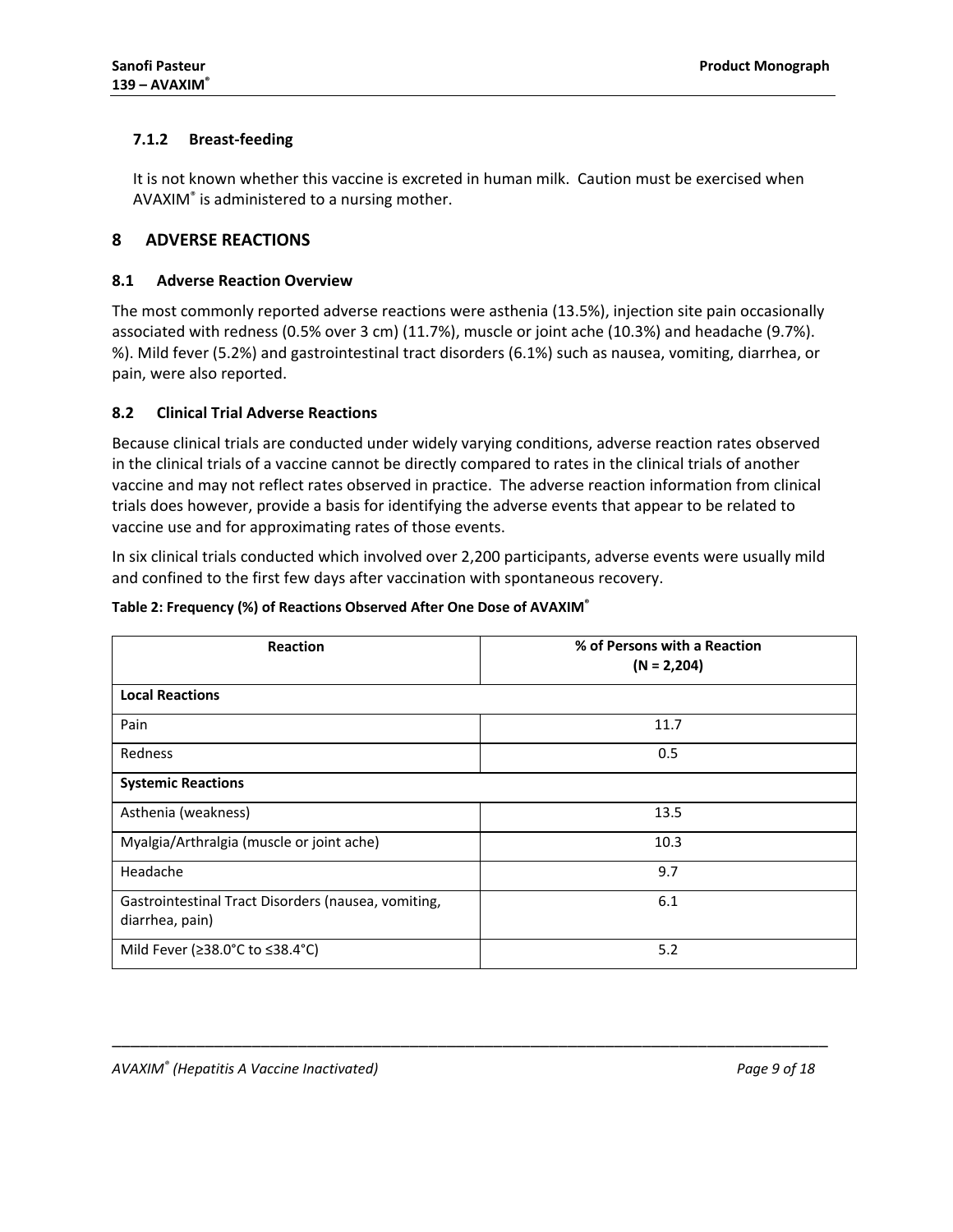Mild transient elevation of serum transaminases has been reported on rare occasions. The appearance of a nodule at the injection site was observed in very rare cases.

Adverse reactions were less frequently reported after the booster dose than after the first dose.

In subjects seropositive to HAV, AVAXIM® was as well tolerated as in seronegative subjects. The reactions observed in haemophiliac children were identical to those observed in adults.

In comparative trials with another hepatitis A vaccine, in a total of 423 adults, AVAXIM® demonstrated significantly fewer local reactions after each injection.

#### <span id="page-9-0"></span>**8.5 Post-Market Adverse Reactions**

The following additional adverse reactions have been spontaneously reported during the postmarketing use of AVAXIM®. Because these events are reported voluntarily from a population of uncertain size, it is not always possible to reliably estimate their frequency or establish a causal relationship to vaccine exposure. Decisions to include these events in labelling were based on one or more of the following factors: 1) severity of the event, 2) frequency of reporting, or 3) strength of causal connection to AVAXIM®.

#### **Immune system disorders**

• Anaphylactic reaction

#### **Nervous system disorders**

• Vasovagal syncope, headache

#### **Gastrointestinal disorders**

Nausea, diarrhea, vomiting, abdominal pain

#### **Skin and subcutaneous tissue disorders**

Urticaria, rashes with or without pruritus

#### **Musculoskeletal and connective tissue disorders**

Arthralgia, myalgia

#### **General disorders and administration site condition**

Injection site pain, injection site rash, injection site nodule, pyrexia, asthenia

#### **Investigations**

Transaminases increased (mild and reversible)

Physicians, nurses and pharmacists should report any adverse reaction temporally related to the administration of the product in accordance with local requirements (See [PATIENT MEDICATION](#page-14-0)  [INFORMATION](#page-14-0) , Reporting Side Effects for Vaccines).

\_\_\_\_\_\_\_\_\_\_\_\_\_\_\_\_\_\_\_\_\_\_\_\_\_\_\_\_\_\_\_\_\_\_\_\_\_\_\_\_\_\_\_\_\_\_\_\_\_\_\_\_\_\_\_\_\_\_\_\_\_\_\_\_\_\_\_\_\_\_\_\_\_\_\_\_\_

*AVAXIM® (Hepatitis A Vaccine Inactivated) Page 10 of 18*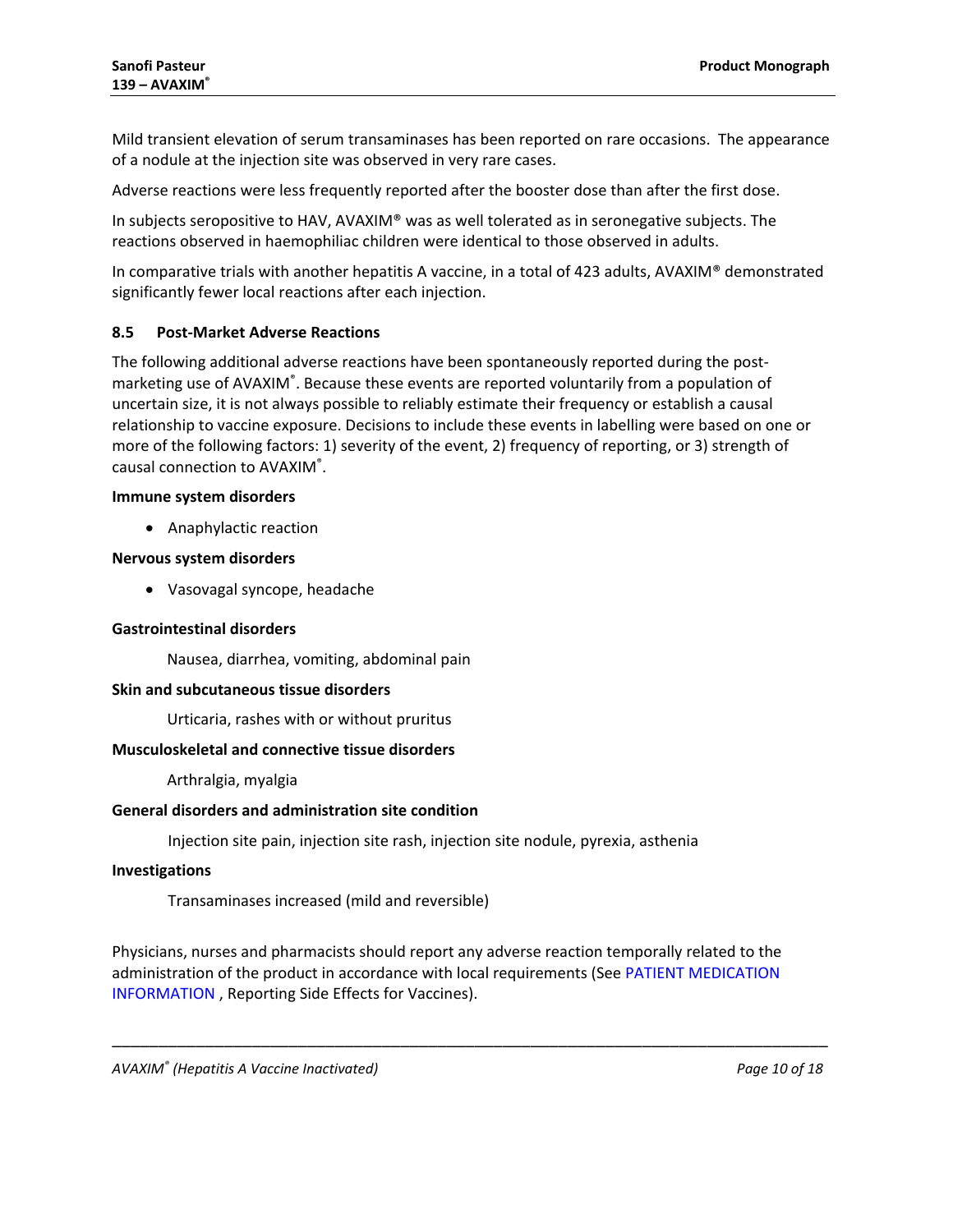## <span id="page-10-0"></span>**9 DRUG INTERACTIONS**

#### <span id="page-10-1"></span>**9.4 Drug-Drug Interactions**

#### **Vaccine-Drug Interactions:**

Immunosuppressive treatments, may interfere with the development of the expected immune response. (See 7 [WARNINGS AND PRECAUTIONS\)](#page-6-0).

Separate injection sites and separate syringes must be used in case of concomitant administration with other medicinal products.

#### **Concomitant Vaccine Administration:**

AVAXIM® may be administered simultaneously with immune globulin at separate sites with separate syringes. Seroconversion rates are not modified, but antibody titres could be lower than after vaccination with the vaccine alone.

As the vaccine is inactivated, concomitant administration of other vaccine(s) given at other injection sites is unlikely to interfere with immune responses. No interaction with other medication is currently known. AVAXIM® has been shown to be safe and immunogenic when concomitantly administered with TYPHIM Vi® and live yellow fever vaccine using separate syringes at different sites.

<span id="page-10-2"></span>Vaccines administered simultaneously must be given using separate syringes at separate sites.

## **10 CLINICAL PHARMACOLOGY**

HAV is a single serotype, ribonucleic acid (RNA) virus of the Picornaviridae family. HAV is transmitted via the fecal-oral route, which can occur from direct person-to-person contact, from contamination of the environment or objects, or through contaminated food or water.

### <span id="page-10-3"></span>**10.1 Mechanism of Action**

AVAXIM® confers immunity against HAV infection by inducing the production of specific anti-HAV antibodies.

### <span id="page-10-4"></span>**10.2 Pharmacodynamics**

In clinical studies involving over 1,000 adult volunteers, specific humoral antibodies against hepatitis A were elicited after the first injection and more than 90% of immunocompetent subjects were protected (titres above 20 mIU/mL) 14 days after vaccination. One month after the first injection, 100% of the subjects were protected.

In a clinical trial, an assessment of the persistence of HAV antibodies showed more than 99% (n = 103) of subjects were still protected (titre ≥20 mIU/mL) 3 years after the initial dose of AVAXIM®.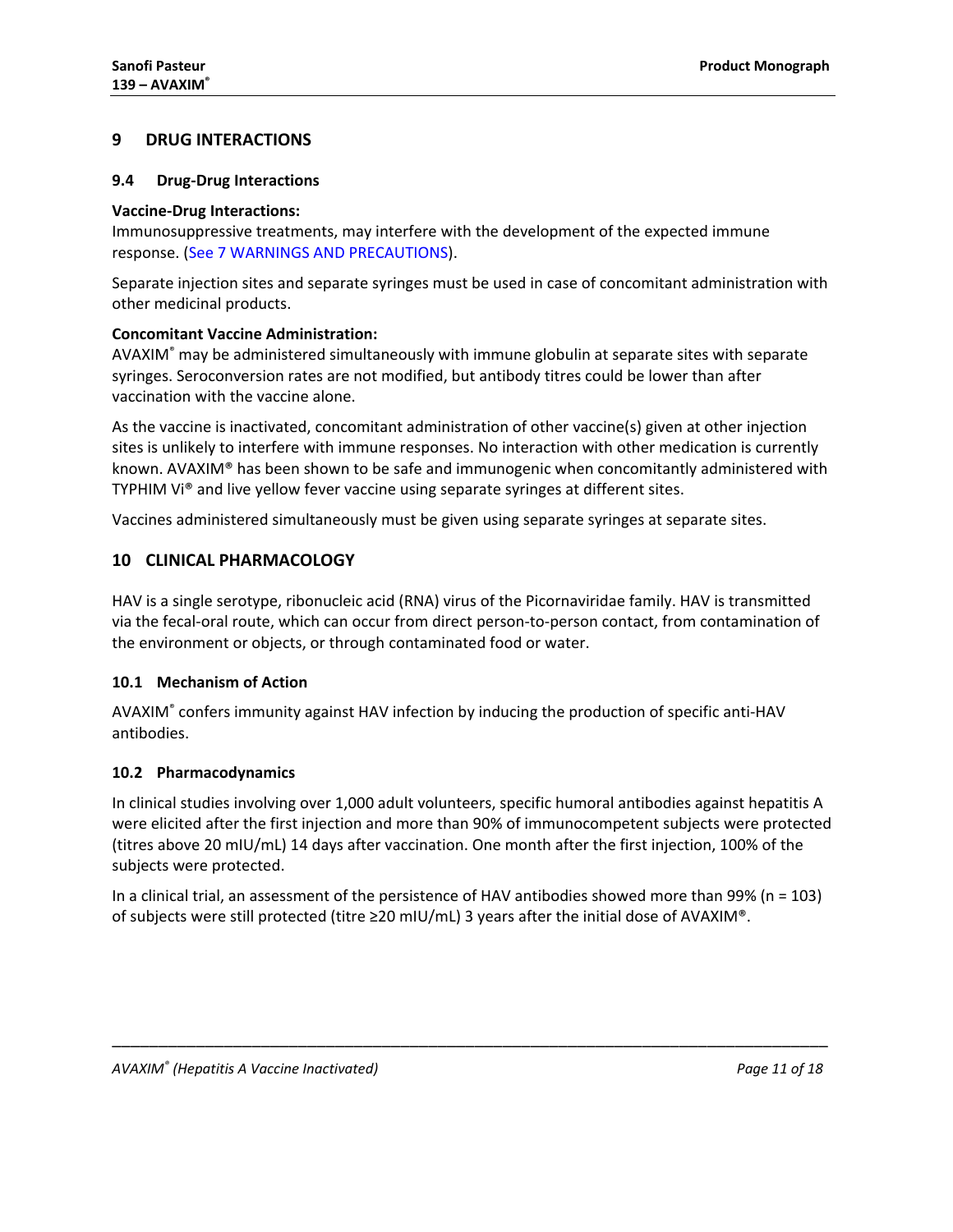## <span id="page-11-0"></span>**10.3 Pharmacokinetics**

## **Duration of Effect**

Data relative to long-term persistence of anti-HAV antibodies following vaccination with AVAXIM® are not currently available. Published data suggest that anti-HAV antibodies persist beyond 10 years after the booster vaccination in healthy individuals. According to NACI, kinetic models of antibody decline suggest that protective levels of anti-HAV antibody will likely persist for at least 20 years.

## <span id="page-11-1"></span>**11 STORAGE, STABILITY AND DISPOSAL**

Store at 2° to 8°C (35° to 46°F). **Do not freeze.** Discard product if exposed to freezing. Store protected from light.

\_\_\_\_\_\_\_\_\_\_\_\_\_\_\_\_\_\_\_\_\_\_\_\_\_\_\_\_\_\_\_\_\_\_\_\_\_\_\_\_\_\_\_\_\_\_\_\_\_\_\_\_\_\_\_\_\_\_\_\_\_\_\_\_\_\_\_\_\_\_\_\_\_\_\_\_\_

## <span id="page-11-2"></span>**12 SPECIAL HANDLING INSTRUCTIONS**

Do not use the vaccine after the expiration date.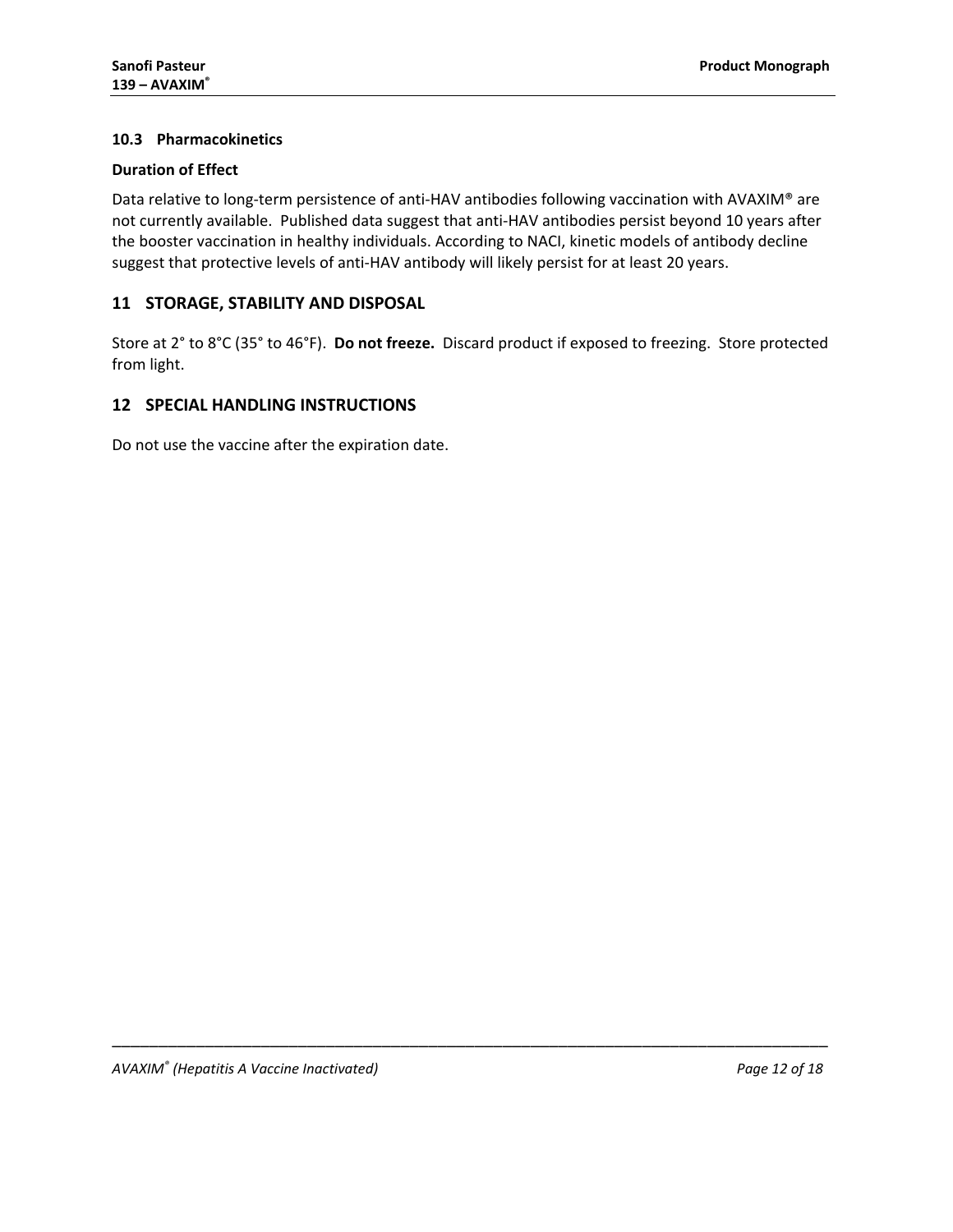## <span id="page-12-0"></span>**PART II: SCIENTIFIC INFORMATION**

## <span id="page-12-1"></span>**13 PHARMACEUTICAL INFORMATION**

#### **Drug Substance**

Proper name: Hepatitis A Vaccine Inactivated

#### **Product Characteristics:**

AVAXIM® [Hepatitis A vaccine Inactivated] is a sterile, cloudy, whitish suspension of inactivated hepatitis A.

The active ingredient is a purified and formaldehyde-inactivated hepatitis A virus (HAV) obtained from the GBM strain cultured on MRC-5 human diploid cells. HAV is adsorbed onto aluminum. Each dose (0.5 mL) of inactivated hepatitis A vaccine contains 160 antigen units (in the absence of an international standardized reference, the antigen content is expressed using an in-house reference).

### <span id="page-12-2"></span>**14 CLINICAL TRIALS**

#### <span id="page-12-3"></span>**14.1 Trial Design and Study Demographics**

#### **Table 3: Summary of Demographics and Study Design of the Trials with AVAXIM®**

| Study#   | <b>Trial Design</b>                                                                                                  | Dosage, Route of<br><b>Administration and</b><br><b>Duration</b>                          | Study<br><b>Subjects</b> | <b>Age Range</b> | Gender                                                   |
|----------|----------------------------------------------------------------------------------------------------------------------|-------------------------------------------------------------------------------------------|--------------------------|------------------|----------------------------------------------------------|
| HAF03293 | Randomized, open,<br>multicentre, controlled,<br>comparative study on<br>administration routes.                      | $0.5$ mL<br>I.M., S.C.,<br>Jet Injector<br>1 Dose + Booster                               | $N = 147$                | $19 - 60$ Years  | <b>Males</b><br>$N = 58$<br>Females<br>$N = 89$          |
| HAF05392 | Randomized, open,<br>multicentre, controlled,<br>comparative study<br>between AVAXIM® and<br>another HAV vaccine.    | <b>AVAXIM®</b><br>$0.5$ mL $1.M$ .<br><b>HAV</b> vaccine<br>1 mL I.M.<br>1 Dose + Booster | $N = 840$                | $18 - 60$ Years  | <b>Males</b><br>$N = 275$<br><b>Females</b><br>$N = 565$ |
| HAF06393 | Randomized, double-<br>blinded, /multicentre,<br>descriptive study for HAV<br>antibody titres and<br>immunogenicity. | $0.5$ mL<br>I.M.<br>1 Dose + Booster                                                      | $N = 243$                | $16 - 60$ Years  | <b>Males</b><br>$N = 213$<br>Females<br>$N = 30$         |
| HAF07393 | Monocentre, open,<br>controlled, comparative                                                                         | $0.5$ mL<br>I.M.                                                                          | $N = 80$                 | $18 - 60$ Years  | <b>Males</b><br>$N = 50$                                 |

\_\_\_\_\_\_\_\_\_\_\_\_\_\_\_\_\_\_\_\_\_\_\_\_\_\_\_\_\_\_\_\_\_\_\_\_\_\_\_\_\_\_\_\_\_\_\_\_\_\_\_\_\_\_\_\_\_\_\_\_\_\_\_\_\_\_\_\_\_\_\_\_\_\_\_\_\_

*AVAXIM® (Hepatitis A Vaccine Inactivated) Page 13 of 18*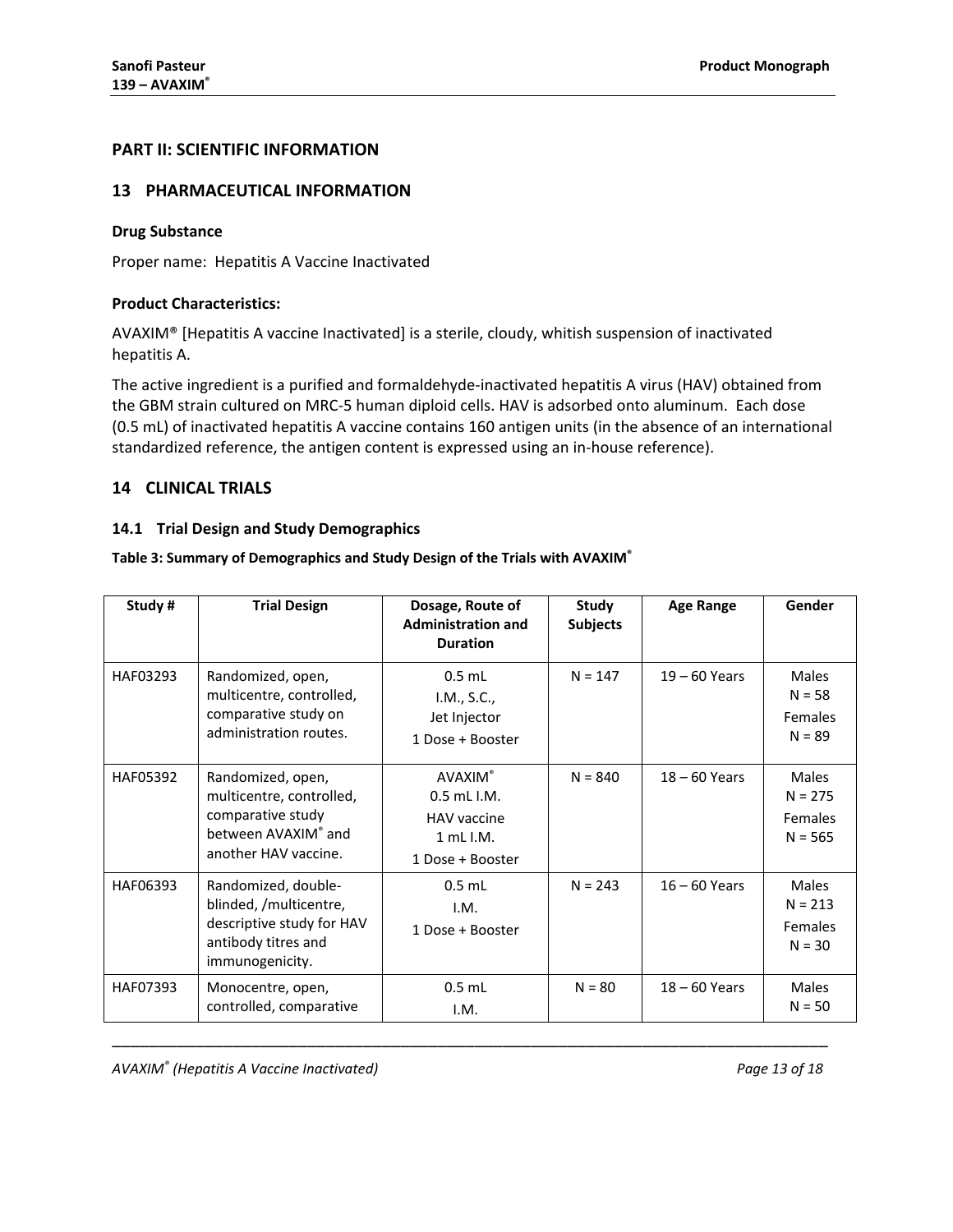| Study#   | <b>Trial Design</b>                                                                                                                                             | Dosage, Route of<br><b>Administration and</b><br><b>Duration</b>                                                                | Study<br><b>Subjects</b> | <b>Age Range</b> | Gender                                                   |
|----------|-----------------------------------------------------------------------------------------------------------------------------------------------------------------|---------------------------------------------------------------------------------------------------------------------------------|--------------------------|------------------|----------------------------------------------------------|
|          | study on immunogenicity                                                                                                                                         | 1 Dose + Booster                                                                                                                |                          |                  | <b>Females</b><br>$N = 30$                               |
| HAF08393 | Multicentre, open, non-<br>controlled trial descriptive<br>study on local and<br>systemic reactions.                                                            | $0.5$ mL<br>I.M.<br>1 Dose + Booster                                                                                            | $N = 2159$               | $18 - 60$ Years  | <b>Males</b><br>$N = 2065$<br><b>Females</b><br>$N = 94$ |
| AVi01398 | Multicentre, open,<br>randomized comparison<br>study between HA/Vi<br>vaccine and concomitant<br>administration of<br>hepatitis A and typhoid<br>fever vaccines | 1 Dose, 1.0 mL I.M. of<br>HA/Vi Vaccine<br>or<br>1 Dose, 0.5 mL I.M.<br>each of Hepatitis A and<br><b>Typhoid Fever Vaccine</b> | $N = 360$                | $16 - 65$ Years  | Males<br>$N = 144$<br><b>Females</b><br>$N = 216$        |

## <span id="page-13-0"></span>**14.4 Immunogenicity**

Clinical studies indicate that the vaccine confers immunity against HAV by inducing antibody titres greater than those obtained after passive immunization with immunoglobulin. Immunity appears shortly after the first injection.

In clinical studies involving over 1,000 volunteers, specific humoral antibodies against hepatitis A were elicited after the first injection and more than 90% of immunocompetent subjects were protected (titres above 20 mIU/mL) 14 days after vaccination. One month after the first injection, 100% of the subjects were protected. Immunity persisted for at least 36 months and was reinforced after a booster dose.

In comparative trials with another hepatitis A vaccine, AVAXIM® demonstrated a superior immunogenicity profile. Additionally, seroconversion rates at 14 days showed that the immune responses occur more rapidly with AVAXIM®. This prompt immune response may be an important consideration when travellers must be vaccinated immediately prior to departure or when postexposure prophylaxis cannot be done immediately after exposure.

## <span id="page-13-1"></span>**15 MICROBIOLOGY**

No microbiological information is required for this drug product.

## <span id="page-13-2"></span>**16 NON-CLINICAL TOXICOLOGY**

Available data in animals revealed no unexpected findings and no target organ toxicity.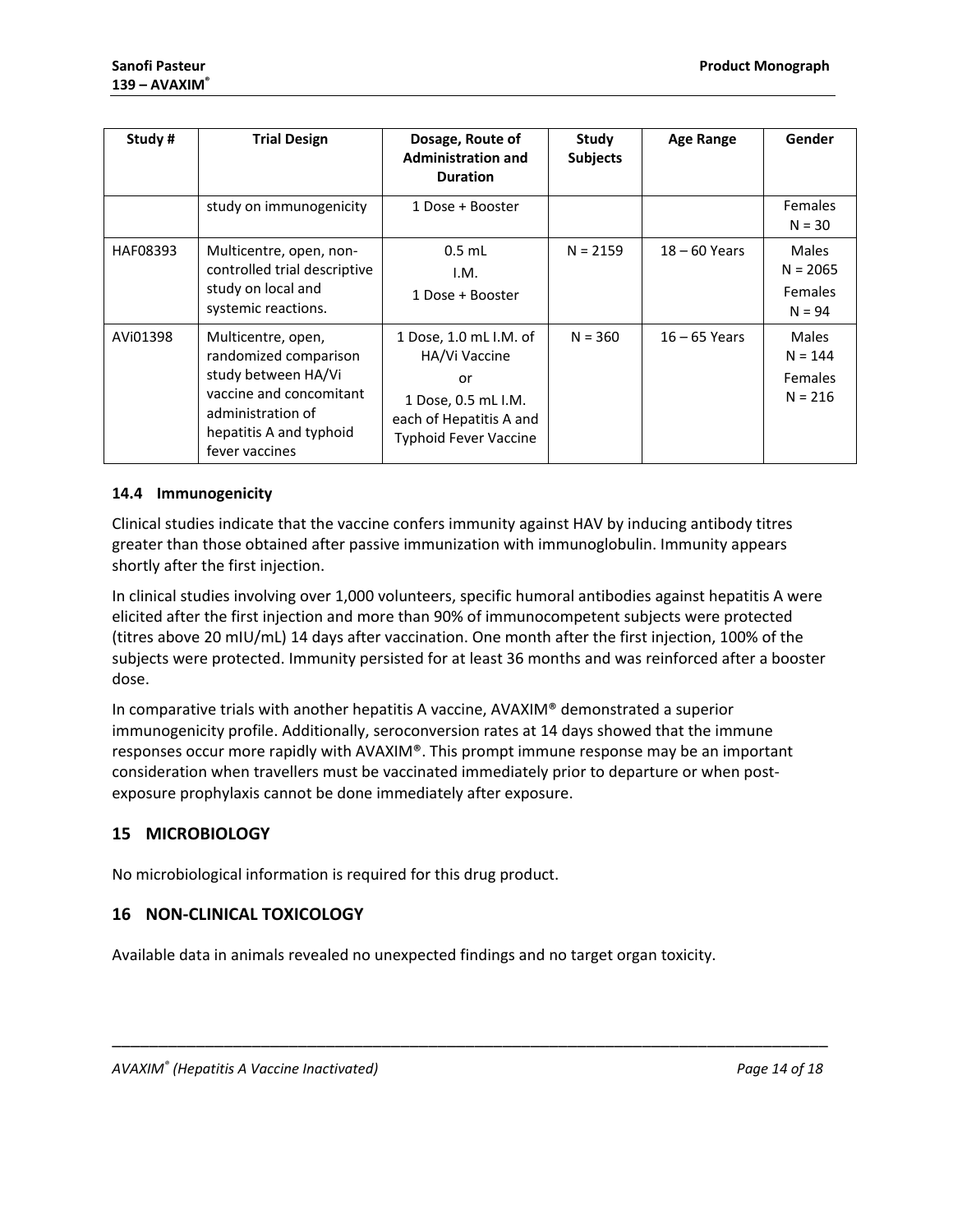## <span id="page-14-0"></span>**PATIENT MEDICATION INFORMATION**

#### **READ THIS FOR SAFE AND EFFECTIVE USE OF YOUR MEDICINE**

#### **AVAXIM®**

#### **Hepatitis A Vaccine Inactivated**

Read this carefully before you start taking AVAXIM®. This leaflet is a summary and will not tell you everything about this product. Talk to your healthcare professional about your medical condition and treatment and ask if there is any new information about taking AVAXIM®.

#### **What is AVAXIM® used for?**

AVAXIM® [Hepatitis A Vaccine Inactivated] is a vaccine that is used to prevent hepatitis A infection. This vaccine may be given to persons 12 years of age or older.

Hepatitis A is a contagious liver disease that is spread from person to person through drinking water or eating food with the hepatitis A virus (HAV) in it. It is also spread by close personal contact. It is more common in areas of the world with poor sanitation. Hepatitis A can cause a mild illness, but about 1 person in 5 has to be hospitalized and sometimes people die as a result of hepatitis A.

The majority of persons who are vaccinated with AVAXIM<sup>®</sup> will produce enough antibodies to help protect them against this disease. However, as with all vaccines, 100% protection cannot be guaranteed.

## **How does AVAXIM® work?**

AVAXIM® causes the body to produce its own natural protection against hepatitis A infection. After you receive the vaccine, your body begins to make substances called antibodies. Antibodies help the body to fight disease. If a vaccinated person comes into contact with the germ that causes this disease, the body is usually ready to destroy it.

#### **What are the ingredients in AVAXIM® ?**

Medicinal ingredients: inactivated hepatitis A virus.

Non-medicinal ingredients: aluminum hydroxide, ethanol anhydrous, formaldehyde, Medium 199 Hanks, neomycin, and 2-phenoxyethanol.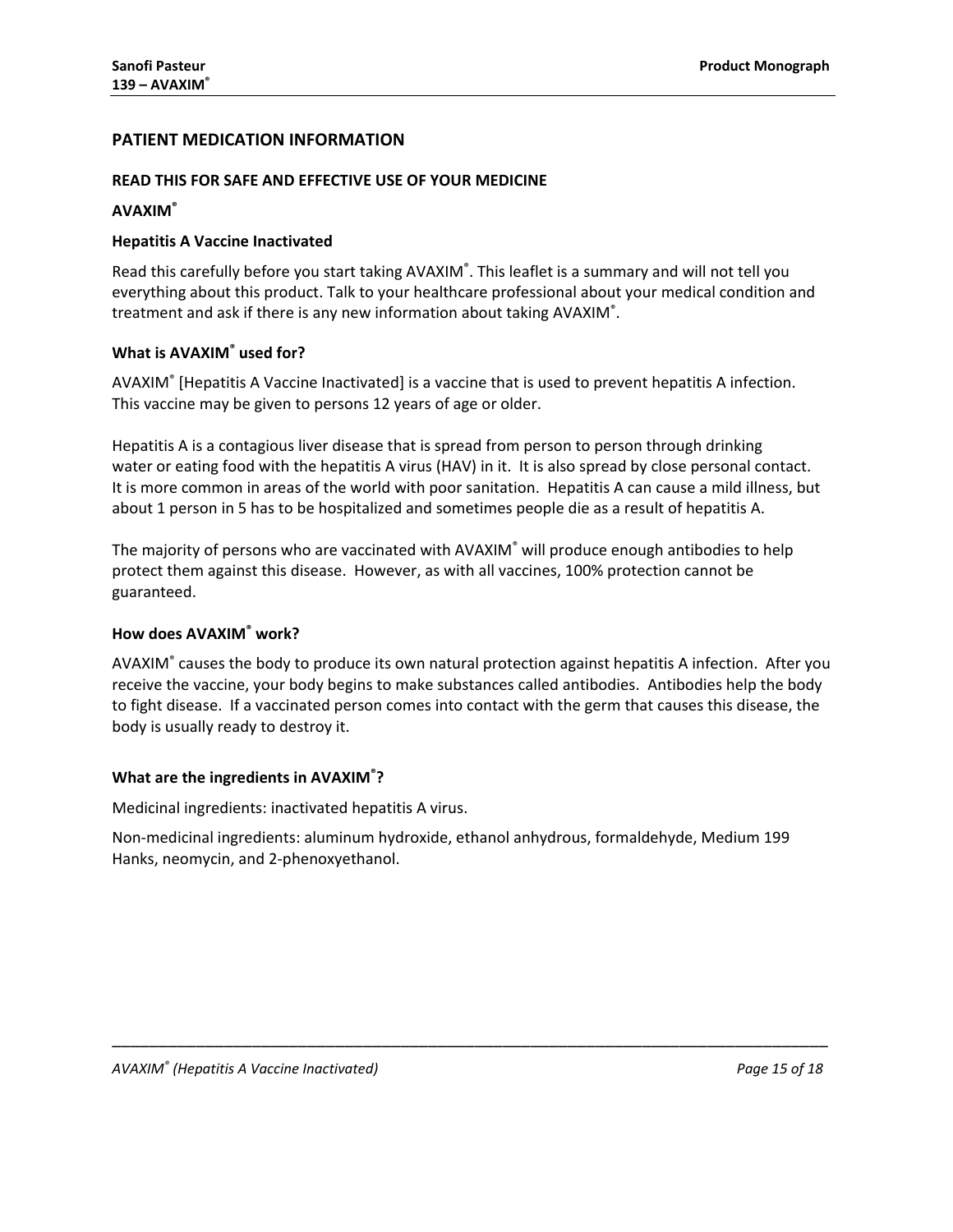#### **AVAXIM® comes in the following dosage forms:**

AVAXIM® is a suspension for injection (160U/0.5mL), supplied in prefilled syringes.

#### **Do not use AVAXIM® if:**

• You have a known severe allergy to any ingredient in AVAXIM<sup>®</sup> or its container, or have had a severe allergic reaction after receiving a vaccine that contained similar ingredients.

**To help avoid side effects and ensure proper use, talk to your healthcare professional before you take AVAXIM® . Talk about any health conditions or problems you may have, including if you:**

- **Have a high fever or serious illness.** Wait until the person is better to receive the vaccination.
- **Have an allergy to any component of the vaccine or the container**.
- **Have a weakened immune system**. The vaccine may provide you with a lower level of protection than it does for people with healthy immune systems.
- **Have a bleeding disorder or taking blood thinning medications**. Tell the person giving you the injection about your condition. The injection must be done carefully to prevent excessive bleeding.
- **Are pregnant or breast-feeding**. It is important that you understand the risks and benefits of vaccination. AVAXIM® should be given to a pregnant or nursing woman only if it is clearly needed. Tell the person giving you the injection if you are pregnant or breast-feeding.
- **Have fainted with a previous injection**. Fainting can occur following vaccination. Appropriate measures should be taken to prevent falling injury.

**Tell your healthcare professional about all the medicines you take, including any drugs, vitamins, minerals, natural supplements or alternative medicines.**

#### **The following may interact with AVAXIM® - Pediatric:**

• DO NOT mix AVAXIM<sup>®</sup> with other vaccines or medicinal products in the same syringe.

#### **How to take AVAXIM® :**

#### **Usual dose:**

A single dose of 0.5 mL is recommended for immunization in persons 12 years of age and older.

For long-term protection against hepatitis A, a booster vaccination will be required 6 to 36 months after vaccination with AVAXIM®.

\_\_\_\_\_\_\_\_\_\_\_\_\_\_\_\_\_\_\_\_\_\_\_\_\_\_\_\_\_\_\_\_\_\_\_\_\_\_\_\_\_\_\_\_\_\_\_\_\_\_\_\_\_\_\_\_\_\_\_\_\_\_\_\_\_\_\_\_\_\_\_\_\_\_\_\_\_

The vaccination should be given in the muscle, preferably in the deltoid (shoulder) region**.**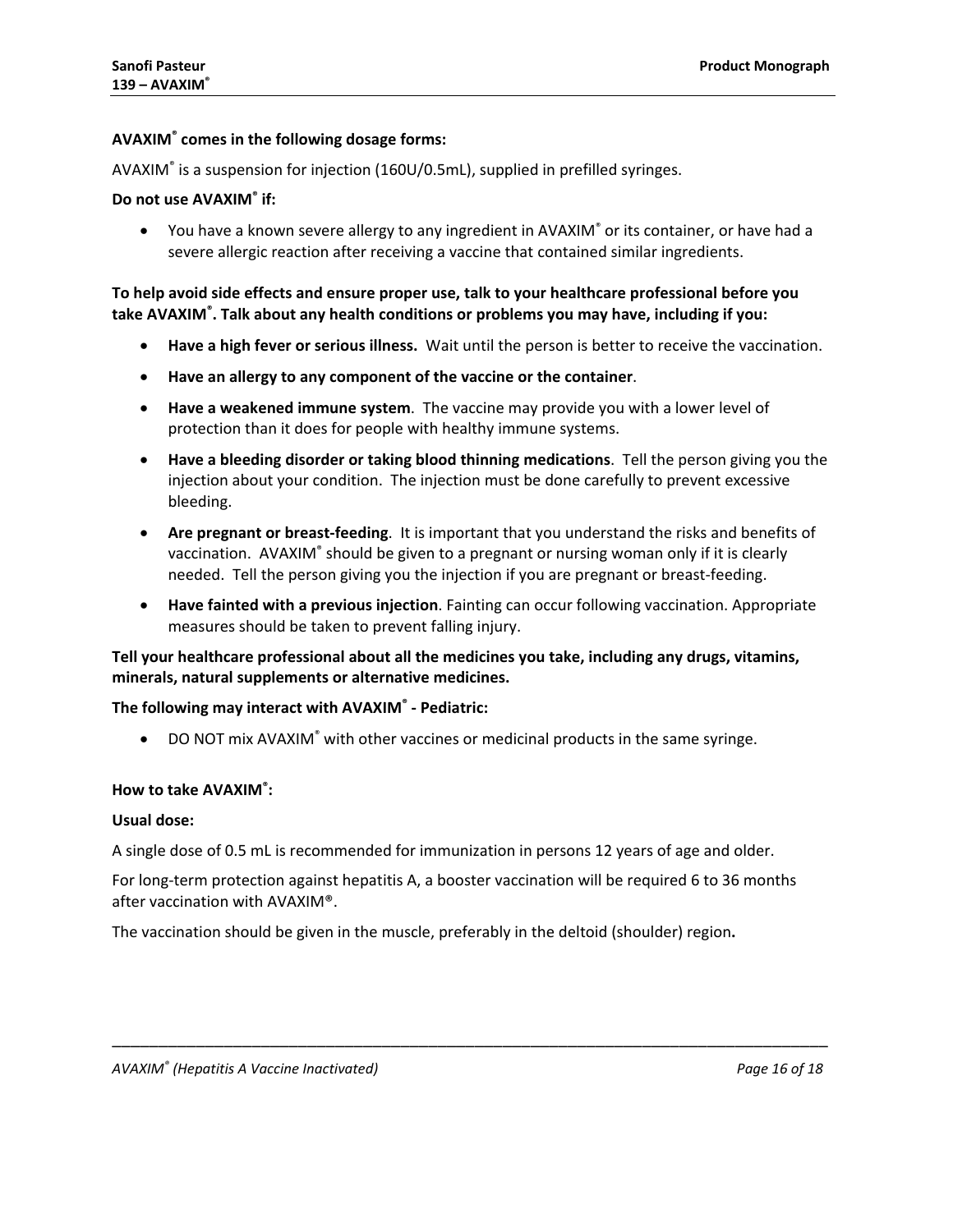## **Overdose:**

If you think you, or a person you are caring for, have taken too much AVAXIM, contact a healthcare professional, hospital emergency department, or regional poison control centre immediately, even if there are no symptoms.

## **Missed Dose:**

If you miss the second dose, contact your doctor to schedule a visit.

## **What are possible side effects from using AVAXIM® ?**

These are not all the possible side effects you may feel when taking AVAXIM®. If you experience any side effects not listed here, contact your healthcare professional

A vaccine, like any medicine, may cause serious problems. Serious or even life-threatening allergic reactions (anaphylactic reactions, including shock) can always happen, even if they are very rare. If you experience an allergic reaction, **contact your doctor or healthcare professional immediately or go to the nearest hospital emergency room right away**.

The risk of AVAXIM® causing serious harm is extremely small. The risks associated with AVAXIM® are much less than the risks associated with getting the diseases.

Serious side effects are very rare.

Some people who receive AVAXIM® may have mild side effects such as mild pain at the injection site, associated with redness or a lump at the injection site. They may also have fever, weakness, headache, fainting, muscle or joint ache or gastro-intestinal tract disorders such as nausea, vomiting, diarrhea and abdominal pain or hives and rash (with or without itching). Mild and temporary changes in blood tests that measure how the liver is working may also occur. These side effects usually go away within a few days.

| Serious side effects and what to do about them                                                                                                                                                                                                                                                                                                               |                                         |              |  |  |
|--------------------------------------------------------------------------------------------------------------------------------------------------------------------------------------------------------------------------------------------------------------------------------------------------------------------------------------------------------------|-----------------------------------------|--------------|--|--|
| Symptom / effect                                                                                                                                                                                                                                                                                                                                             | Talk to your healthcare<br>professional |              |  |  |
|                                                                                                                                                                                                                                                                                                                                                              | Only if severe                          | In all cases |  |  |
| Anaphylaxis and Hypersensitivity (serious or even life-<br>threatening allergic reaction with symptoms that can include:<br>difficulty in breathing; blue colour of the tongue or lips; dizziness<br>(low blood pressure) and possibility of fainting; fast heart rate and<br>weak pulse, cold skin; swelling of the face or neck; itching and skin<br>rash) |                                         |              |  |  |